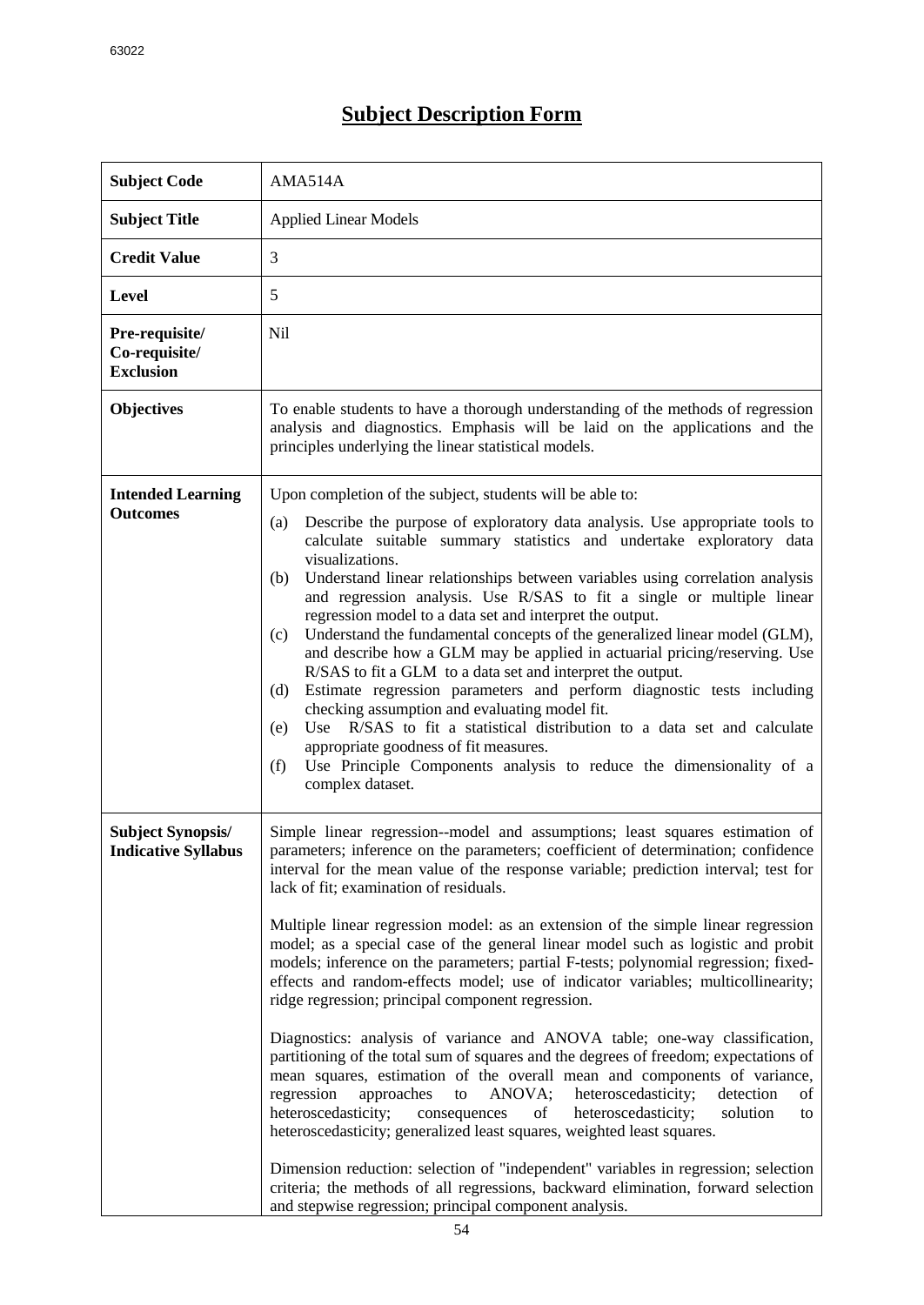| <b>Teaching/Learning</b><br><b>Methodology</b>                                                                 | The subject will be delivered mainly through lectures and tutorials. The teaching<br>and learning approach is mainly problem-solving oriented. The approach aims at<br>the development of mathematical/statistical techniques and how the techniques can<br>be applied to solving problems. Students are encouraged to adopt a deep study<br>approach by employing high level cognitive strategies, such as critical and<br>evaluative thinking, relating, integrating and applying theories to practice. |                                                                 |                                                                                   |   |              |                |   |   |  |
|----------------------------------------------------------------------------------------------------------------|-----------------------------------------------------------------------------------------------------------------------------------------------------------------------------------------------------------------------------------------------------------------------------------------------------------------------------------------------------------------------------------------------------------------------------------------------------------------------------------------------------------|-----------------------------------------------------------------|-----------------------------------------------------------------------------------|---|--------------|----------------|---|---|--|
| <b>Assessment</b><br><b>Methods</b> in<br><b>Alignment with</b><br><b>Intended Learning</b><br><b>Outcomes</b> | Specific assessment<br>methods/tasks                                                                                                                                                                                                                                                                                                                                                                                                                                                                      | $\%$<br>weighting                                               | Intended subject learning outcomes to<br>be assessed (Please tick as appropriate) |   |              |                |   |   |  |
|                                                                                                                |                                                                                                                                                                                                                                                                                                                                                                                                                                                                                                           |                                                                 | a                                                                                 | b | $\mathbf{C}$ | d              | e | f |  |
|                                                                                                                | 1. Assignments                                                                                                                                                                                                                                                                                                                                                                                                                                                                                            | 15%                                                             | ✓                                                                                 | ✓ | ✓            | ✓              | ✓ | ✓ |  |
|                                                                                                                | 2. Mid-term tests                                                                                                                                                                                                                                                                                                                                                                                                                                                                                         | 25%                                                             | ✓                                                                                 | ✓ |              | ✓              | ✓ |   |  |
|                                                                                                                | 3. Examination                                                                                                                                                                                                                                                                                                                                                                                                                                                                                            | 60%                                                             | ✓                                                                                 | ✓ | ✓            | ✓              | ✓ | ✓ |  |
|                                                                                                                | Total                                                                                                                                                                                                                                                                                                                                                                                                                                                                                                     | 100 %                                                           |                                                                                   |   |              |                |   |   |  |
|                                                                                                                | Continuous Assessment comprises of assignments and tests.<br>A written<br>examination is held at the end of the semester.                                                                                                                                                                                                                                                                                                                                                                                 |                                                                 |                                                                                   |   |              |                |   |   |  |
| <b>Student Study</b><br><b>Effort Required</b>                                                                 | Class contact:                                                                                                                                                                                                                                                                                                                                                                                                                                                                                            |                                                                 |                                                                                   |   |              |                |   |   |  |
|                                                                                                                | Lecture<br>٠                                                                                                                                                                                                                                                                                                                                                                                                                                                                                              |                                                                 |                                                                                   |   |              | 26 Hrs.        |   |   |  |
|                                                                                                                | Tutorial<br>13 Hrs.<br>٠                                                                                                                                                                                                                                                                                                                                                                                                                                                                                  |                                                                 |                                                                                   |   |              |                |   |   |  |
|                                                                                                                | Other student study effort:                                                                                                                                                                                                                                                                                                                                                                                                                                                                               |                                                                 |                                                                                   |   |              |                |   |   |  |
|                                                                                                                | 28 Hrs.<br>Assignment/Mini-project<br>٠                                                                                                                                                                                                                                                                                                                                                                                                                                                                   |                                                                 |                                                                                   |   |              |                |   |   |  |
|                                                                                                                | 14 Hrs.<br>Laboratory<br>п<br>Self-study<br>56 Hrs.<br>٠                                                                                                                                                                                                                                                                                                                                                                                                                                                  |                                                                 |                                                                                   |   |              |                |   |   |  |
|                                                                                                                |                                                                                                                                                                                                                                                                                                                                                                                                                                                                                                           |                                                                 |                                                                                   |   |              |                |   |   |  |
|                                                                                                                | Total student study effort<br>137 Hrs.                                                                                                                                                                                                                                                                                                                                                                                                                                                                    |                                                                 |                                                                                   |   |              |                |   |   |  |
| <b>Reading List and</b><br><b>References</b>                                                                   | Montgomery, D.C.,<br>Introduction to Linear Regression<br>Wiley 2012<br>Peck, E.A., and<br>Analysis, 5th Edition<br>Vining, G.G.                                                                                                                                                                                                                                                                                                                                                                          |                                                                 |                                                                                   |   |              |                |   |   |  |
|                                                                                                                | Weisberg, S.                                                                                                                                                                                                                                                                                                                                                                                                                                                                                              | Applied Linear Regression, 4th<br>Wiley 2014<br>Edition         |                                                                                   |   |              |                |   |   |  |
|                                                                                                                | Littell, R.C.,<br>Freund, R.J. and<br>Stroup, W.W.                                                                                                                                                                                                                                                                                                                                                                                                                                                        | SAS for Linear Models. 4th Edition<br>SAS 2002                  |                                                                                   |   |              |                |   |   |  |
|                                                                                                                | Faraway, J.J.                                                                                                                                                                                                                                                                                                                                                                                                                                                                                             | Linear Models with R. 2nd Edition<br>Chapman &<br>Hall/CRC 2004 |                                                                                   |   |              |                |   |   |  |
|                                                                                                                | Rawlings, J.O.,                                                                                                                                                                                                                                                                                                                                                                                                                                                                                           | Applied Regression Analysis, A                                  |                                                                                   |   |              | Springer, 1998 |   |   |  |